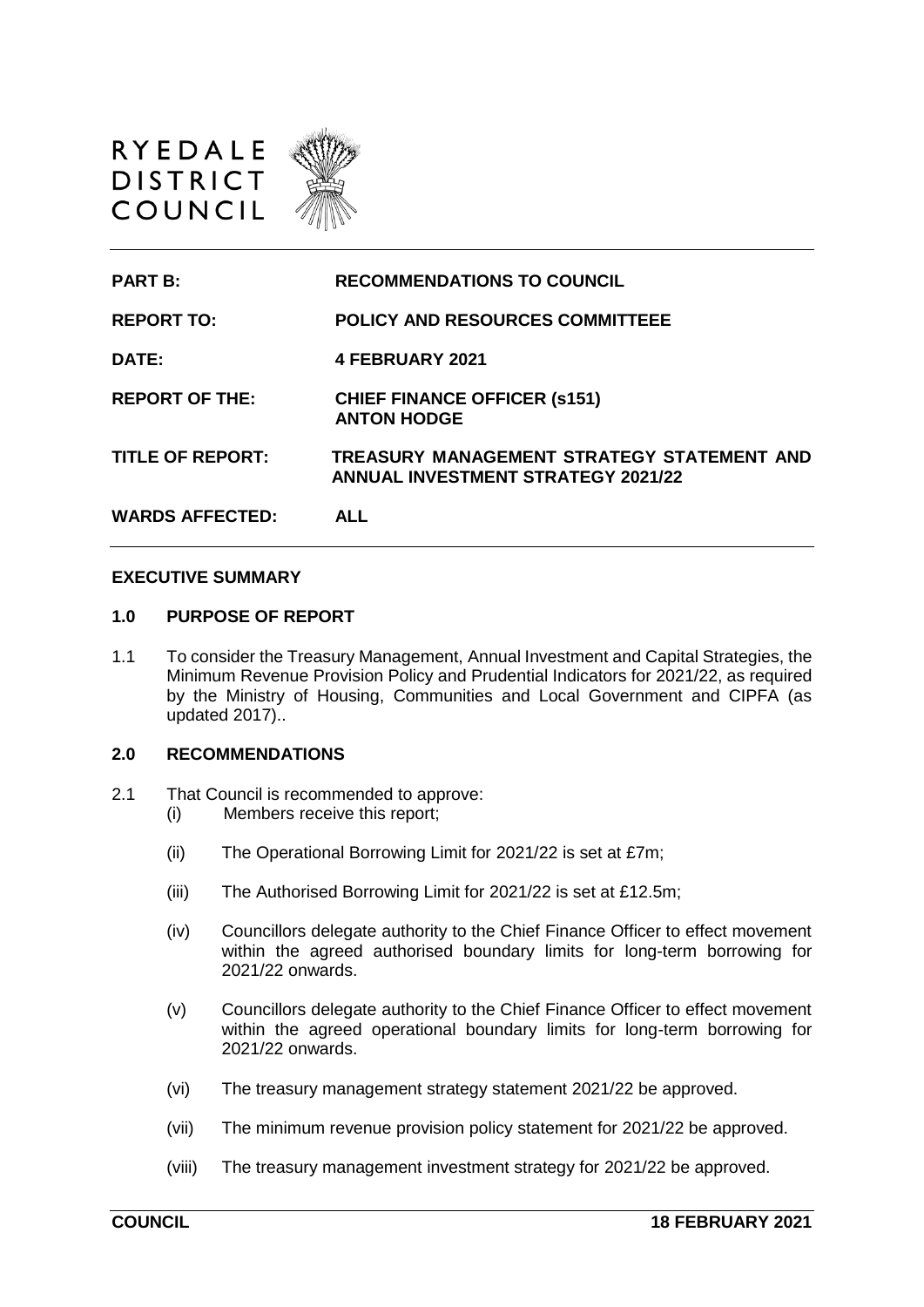- (ix) The prudential indicators for 2021/22 which reflect the capital expenditure plans which are affordable, prudent and sustainable be approved.
- (x) The Capital Strategy for 2021/22 be approved

# **3.0 REASON FOR RECOMMENDATIONS**

3.1 To ensure the Council's Treasury Management Strategy and association policies are prudent and affordable.

# **4.0 SIGNIFICANT RISKS**

4.1 There are significant risks when investing public funds especially with unknown institutions. However, by the adoption of the CIPFA Code and a prudent investment policy, these are minimised. The employment of Treasury Advisors also helps reduce the risk.

# **5.0 POLICY CONTEXT AND CONSULTATION**

- 5.1 The Council has adopted the CIPFA Code of Practice on Treasury Management in Local Authorities and this report complies with the requirements under this code and the relevant requirements of the Local Government Act 2003.
- 5.2 The Council use the services of Link Asset Services to provide treasury management information and advice.

## **REPORT**

## **6.0 REPORT DETAILS**

## **6.1 TREASURY MANAGEMENT STRATEGY STATEMENT 2021/22**

- 6.1.1 The Council is required to operate a balanced budget, which broadly means that cash raised during the year will meet cash expenditure. Part of the treasury management operation is to ensure that this cash flow is adequately planned, with cash being available when it is needed. Surplus monies are invested in low risk counterparties or instruments commensurate with the Council's low risk appetite, providing adequate liquidity initially before considering investment return.
- 6.1.2 The second main function of the treasury management service is the funding of the Council's capital plans. These capital plans provide a guide to the borrowing need of the Council, essentially the longer term cash flow planning to ensure that the Council can meet its capital spending obligations. This management of longer term cash may involve arranging long or short term loans, or using longer term cash flow surpluses. On occasion any debt previously drawn may be restructured to meet Council risk or cost objectives.
- 6.1.3 The contribution the treasury management function makes to the authority is critical, as the balance of debt and investment operations ensure liquidity or the ability to meet spending commitments as they fall due, either on day-to-day revenue or for larger capital projects. The treasury operations will see a balance of the interest costs of debt and the investment income arising from cash deposits affecting the available budget.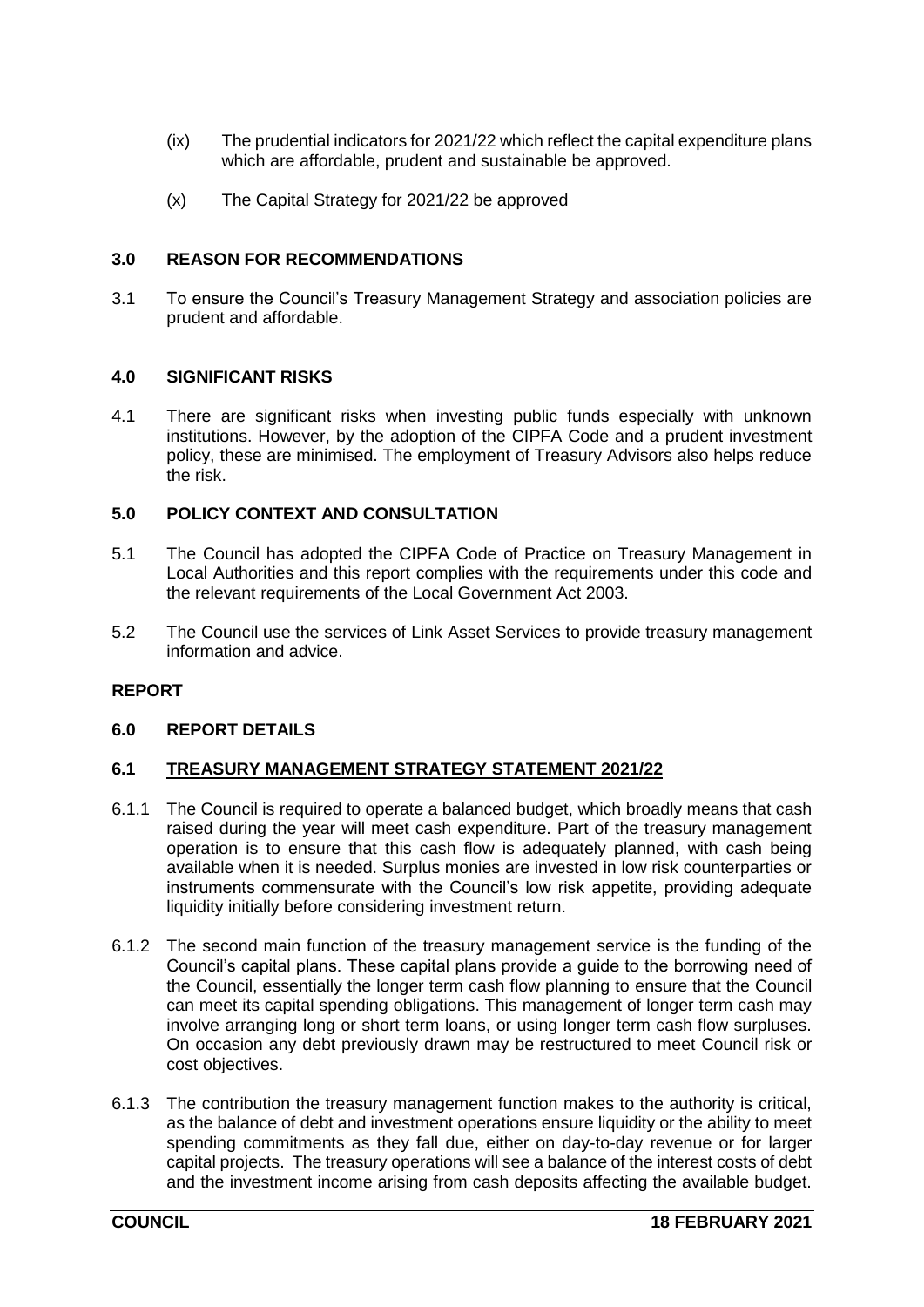Since cash balances generally result from reserves and balances, it is paramount to ensure adequate security of the sums invested, as a loss of principal will in effect result in a loss to the General Fund Balance.

6.1.4 CIPFA defines treasury management as:

*"The management of the local authority's investments and cash flows, its banking, money market and capital market transactions; the effective control of the risks associated with those activities; and the pursuit of optimum performance consistent with those risks."*

# **Reporting Requirements**

6.1.5 Revised reporting was required from the 2020/21 reporting cycle due to revisions of the MHCLG Investment Guidance, the MHCLG Minimum Revenue Provision (MRP) Guidance, the CIPFA Prudential Code and the CIPFA Treasury Management Code. The primary reporting changes include the introduction of a capital strategy, to provide a longer-term focus to the capital plans, and greater reporting requirements surrounding any commercial activity undertaken under the Localism Act 2011.

# 6.1.6 **Capital Strategy**

The CIPFA revised 2017 Prudential and Treasury Management Codes requires all local authorities to prepare a capital strategy report, which will provide the following:

- a high-level long term overview of how capital expenditure, capital financing and treasury management activity contribute to the provision of services
- an overview of how the associated risk is managed
- the implications for future financial sustainability

The aim of this capital strategy is to ensure that all elected members on the full council fully understand the overall long-term policy objectives and resulting capital strategy requirements, governance procedures and risk appetite.

## 6.1.7 **Treasury Management Reporting**

The Council is required to receive and approve, as a minimum, three main reports each year, which incorporate a variety of policies, estimates and actuals. These reports are required to be adequately scrutinised by committee before being recommended to the Council. This role is undertaken by the Overview and Scrutiny Committee.

**Prudential and Treasury Indicators and Treasury Strategy** (this report) – The first and most important report covers:

- The capital plans (including prudential indicators);
- A Minimum Revenue Provision Policy (how residual capital expenditure is charged to revenue over time);
- The Treasury Management Strategy (how the investments and borrowings are to be organised) including treasury indicators; and
- An investment strategy (the parameters on how investments are to be managed).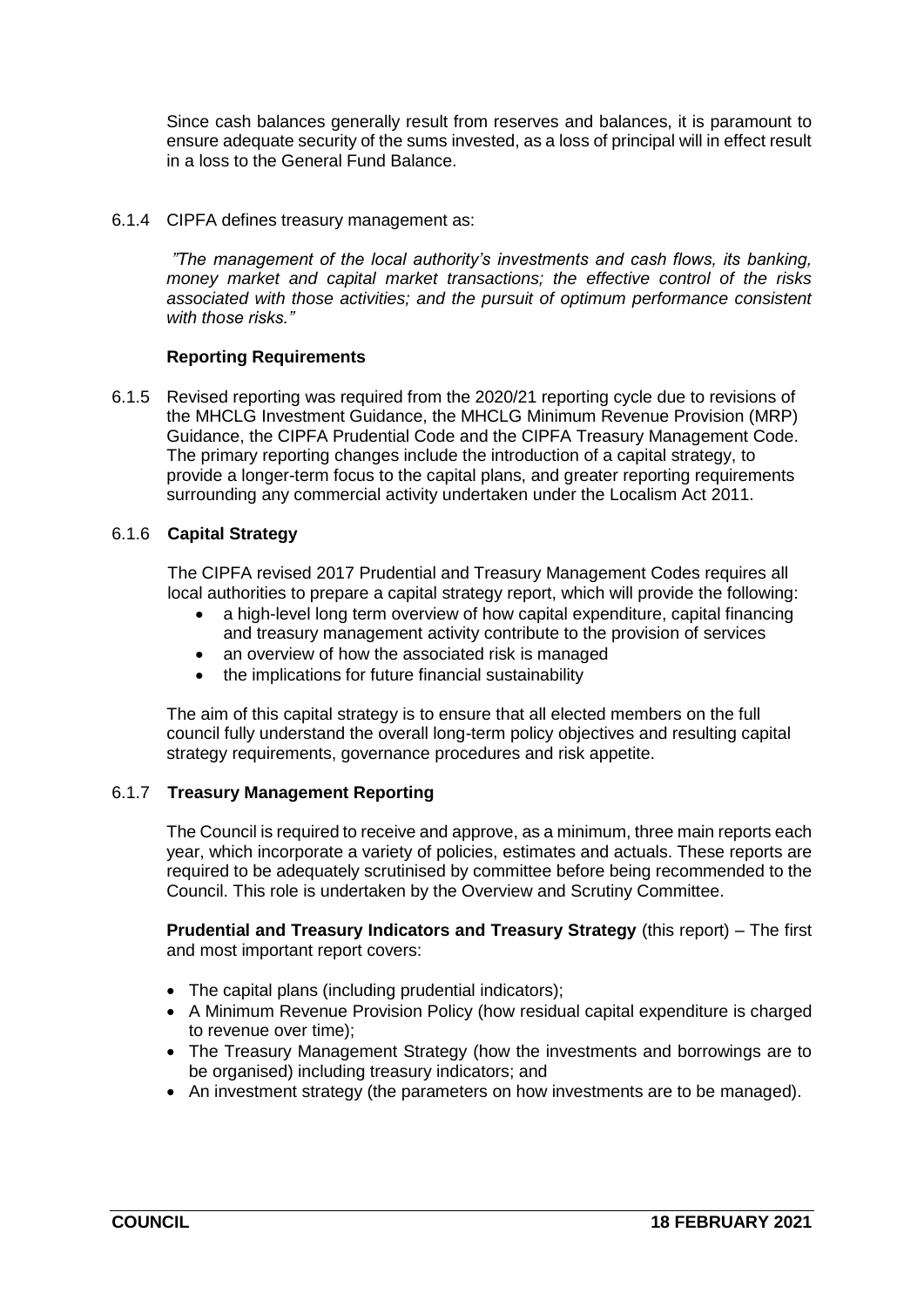**A Mid Year Treasury Management Report.** This will update members with the progress of the capital position, amending prudential indicators as necessary, and whether the treasury strategy or whether any policies require revision.

**An Annual Treasury Report.** This provides details of a selection of actual prudential treasury indicators and actual treasury operations compared to the estimates within the strategy.

# **Treasury Management Strategy for 2021/22**

6.1.8 The strategy for 2021/22 covers two main areas

## *Capital Issues*

- The capital plans and prudential indicators
- The MRP strategy

#### *Treasury Management Issues*

- The current treasury position;
- Treasury indicators which will limit the treasury risk and activities of the Council;
- Prospects for interest rates;
- The borrowing strategy;
- Policy on borrowing in advance of need;
- The investment strategy; and
- Creditworthiness policy.

These elements cover the requirements of the Local Government Act 2003, the CIPFA Prudential Code, the CLG MRP Guidance, the CIPFA Treasury Management Code and the CLG Investment Guidance.

#### 6.1.9 **Training**

The CIPFA Code requires the Chief Finance Officer to ensure that members with responsibility for treasury management, particularly those with responsibility for scrutiny, receive adequate training in treasury management. Training has been provided to members by Link Asset Services and further training will be arranged as required.

#### 6.1.10 **Treasury Management Consultants**

The Council uses Link Asset Services, Treasury Solutions as it external treasury management advisors.

The Council recognises that responsibility for treasury management decisions remains with the organisation at all times and will ensure that undue reliance is not placed upon the services of our external service providers. All decisions will be undertaken with regards to all available information, including, but not solely, our treasury advisers.

It also recognises that there is value in employing external providers of treasury management services in order to acquire access to specialist skills and resources. The Council will ensure that the terms of their appointment and the methods by which their value will be assessed are properly agreed and documented, and subjected to regular review.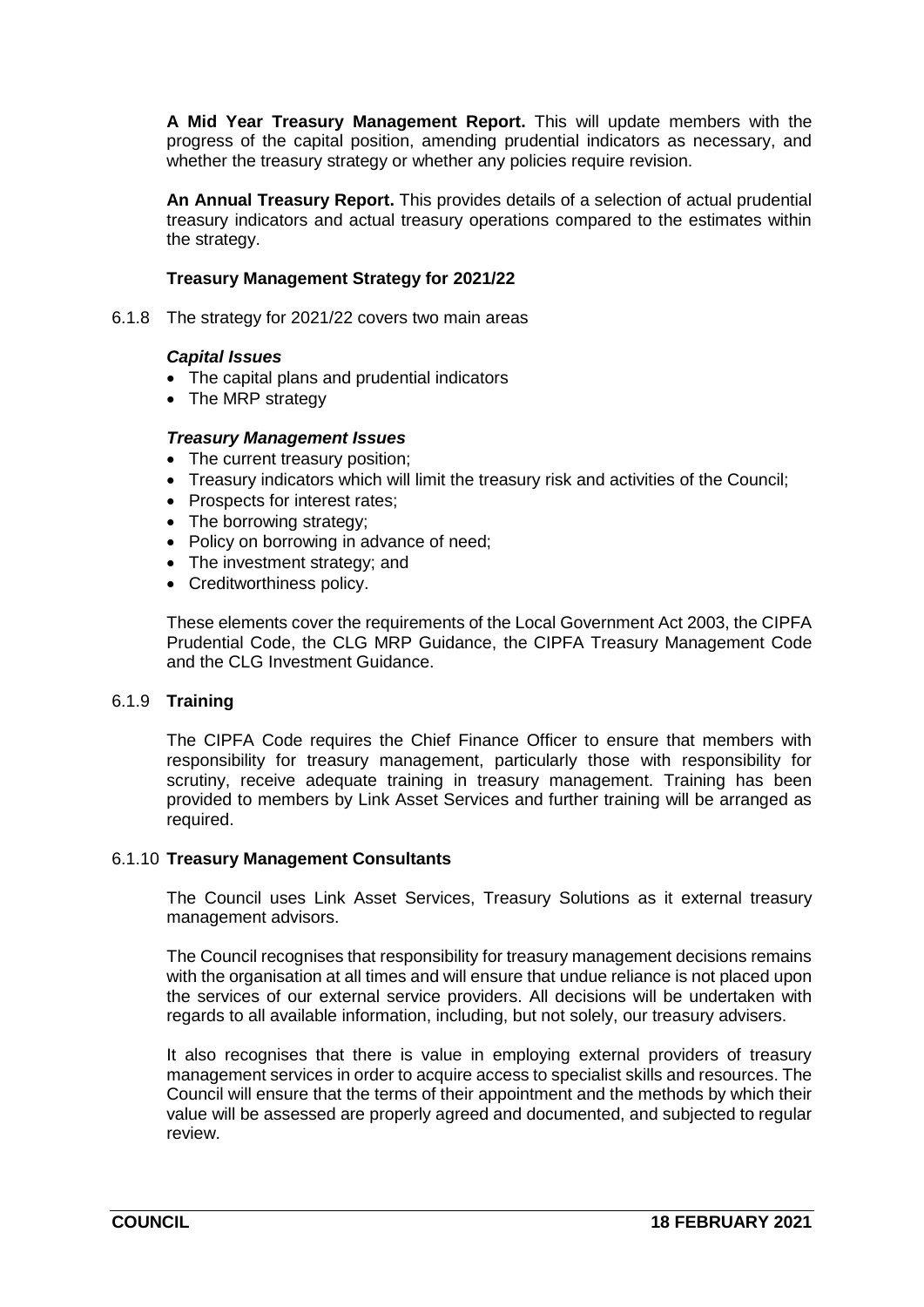# 6.1.11 **Treasury Management Function & Sweeping Arrangements**

Included within the service level agreement which is currently being finalised with North Yorkshire County Council (NYCC) for the provision on s151 Officer and Finance services, there is provision for treasury management support.

Reporting and monitoring processes are already in place, along with day to day support for treasury activities. It has previously been reported that discussions were underway between the Authorities' respective banks exploring the technical feasibility for Ryedale District Council to join NYCC's investment pool, and that prior to implementing such arrangements Ryedale District Council would be asked to formally adopt the Investment Strategy of NYCC.

Following on-going discussions, a solution for automated balances sweeping between banks has not been identified at present, although opportunities will continue to be investigated. It is therefore not proposed within the 2021/22 Investment strategy to adopt that of NYCC.

# **6.2 THE CAPITAL PRUDENTIAL INDICATORS 2021/22 – 2023/24**

#### **Introduction**

- 6.2.1 The 'Prudential Code' provides Council's with a regime of self-regulation for borrowing money for capital purposes. A local authority can borrow as much as it wishes as long as it can afford the repayments. The Code outlines four key objectives relating to the capital investment plans and treasury management procedures of local authorities. To demonstrate that these objectives are being fulfilled the Prudential Code sets out the indicators that must be used, and the factors that must be taken into account.
- 6.2.2 The Code prescribes how the issue of affordability is measured using a set of prudential indicators. The four key objectives of the Code are to ensure that capital investment plans of local authorities are affordable, prudent and sustainable, and to ensure that treasury management decisions are taken in accordance with good professional practice. The indicators are mandatory but the figures used in the calculations are a matter for each local authority.
- 6.2.3 The prudential indicators required by the Code are designed to support and record local decision-making. They are not designed to be comparative performance indicators and the use of them in this way would be likely to be misleading and counterproductive.
- 6.2.4 The Council's capital expenditure plans are the key driver of treasury management activity. The output of the capital expenditure plans are reflected in prudential indicators, which are designed to assist members' overview and confirm capital expenditure plans.

# **Capital Expenditure.**

6.2.5 This prudential indicator is a summary of the Council's capital expenditure plans, both those agreed previously, and those forming part of this budget cycle. These are currently based draft estimates and final budget proposals will be updated prior to Council approval.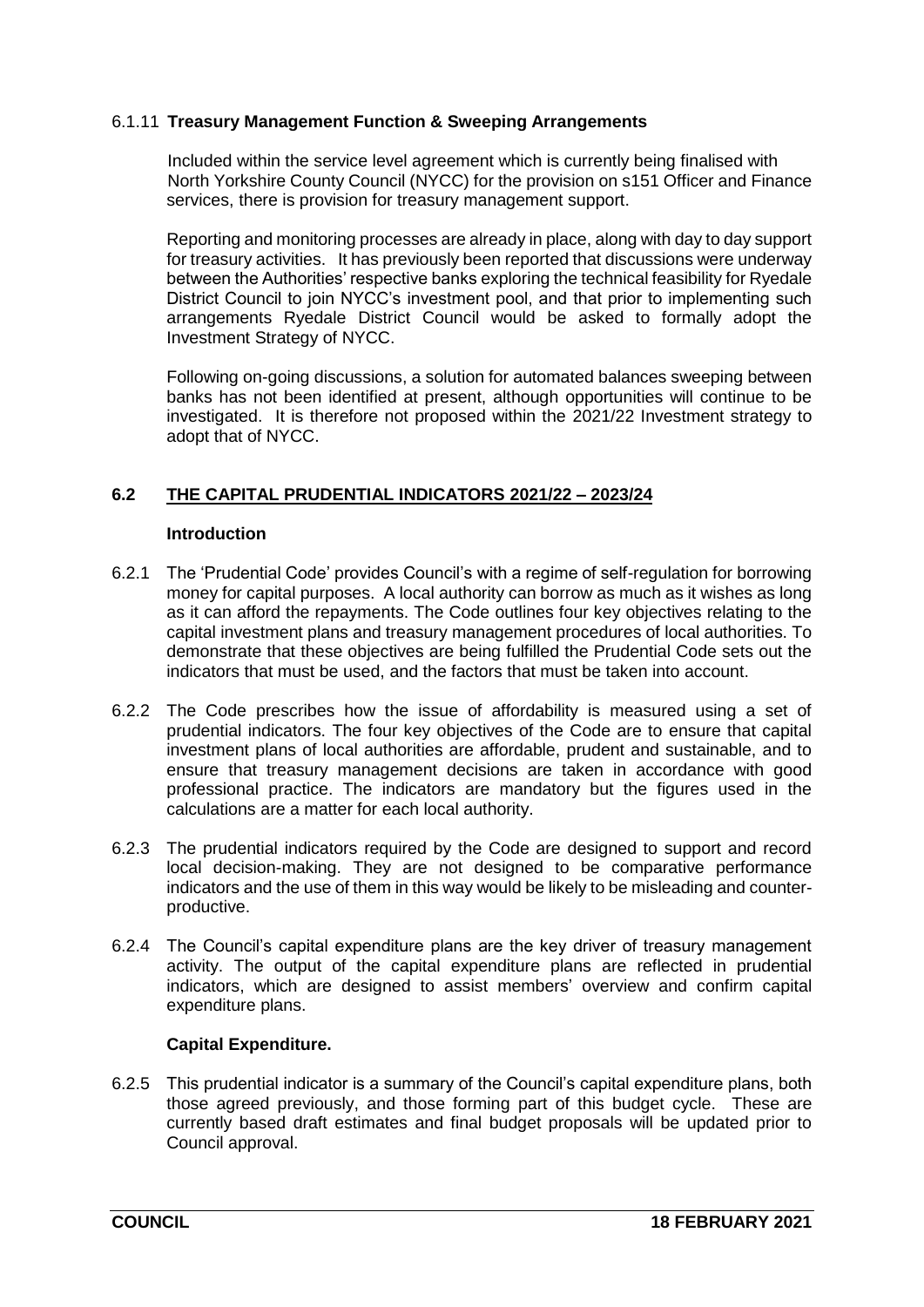# **Table 1: Capital Expenditure**

| <b>Capital Expenditure</b>                             | 2019/20<br>2020/21<br>2021/22<br><b>Estimate</b><br><b>Estimate</b><br>Actual<br>£'000<br>£'000<br>£'000 |       | 2022/23<br>Estimate<br>£'000 | 2023/24<br><b>Estimate</b><br>£'000 |     |
|--------------------------------------------------------|----------------------------------------------------------------------------------------------------------|-------|------------------------------|-------------------------------------|-----|
| <b>General Fund</b>                                    | 1,163                                                                                                    | 3,533 | 4.014                        | 4.126                               | 651 |
| Commercial Activites /<br>Non Financial<br>Investments | 0                                                                                                        | 0     | 0                            | 0                                   | 0   |
| Total                                                  | 1.163                                                                                                    | 3,533 | 4.014                        | 4.126                               | 651 |

The above financing need excludes other long term liabilities, such as PFI and leasing arrangements which already include borrowing instruments.

# **Table 2: Financing of Capital Expenditure**

6.2.6 The table below summarises the above capital expenditure plans and how these plans are being financed by capital or revenue resources. Any shortfall of resources results in a funding need (borrowing):

|                            | 2019/20 | 2020/21  | 2021/22  | 2022/23  | 2023/24 |
|----------------------------|---------|----------|----------|----------|---------|
| <b>Capital Expenditure</b> | Est.    | Est.     | Est.     | Est.     | Est.    |
|                            | £'000   | £'000    | £'000    | £'000    | £'000   |
| General Fund               | 1,163   | 3,533    | 4.014    | 4,126    | 651     |
| Total                      | 1,163   | 3,533    | 4,014    | 4,126    | 651     |
| <b>Financed By:</b>        |         |          |          |          |         |
| Revenue & Reserves         | $-552$  | $-2,512$ | $-2,190$ | $-3,630$ | $-155$  |
| <b>Capital Receipts</b>    | $-21$   | $-125$   | $-125$   | 0        | 0       |
| Grants                     | $-590$  | $-496$   | $-496$   | $-496$   | $-496$  |
| Borrowing - Leases         | 0       | $-400$   | $-1,203$ | 0        | 0       |
| <b>Net Financing Need</b>  | 0       | 400      | 1.203    | 0        | 0       |

# **The Council's Borrowing Need (the Capital Financing Requirement)**

- 6.2.7 The second prudential indicator is the Council's Capital Financing Requirement (CFR). The CFR is simply the total historic outstanding capital expenditure which has not yet been paid for from either revenue or capital resources. It is essentially a measure of the Council's underlying borrowing need. Any capital expenditure above, which has not immediately been paid for, will increase the CFR.
- 6.2.8 The CFR does not increase indefinitely, as the minimum revenue provision (MRP) is a statutory annual revenue charge which broadly reduces the borrowing need in line with each assets life. The Council is asked to approve the CFR projections below: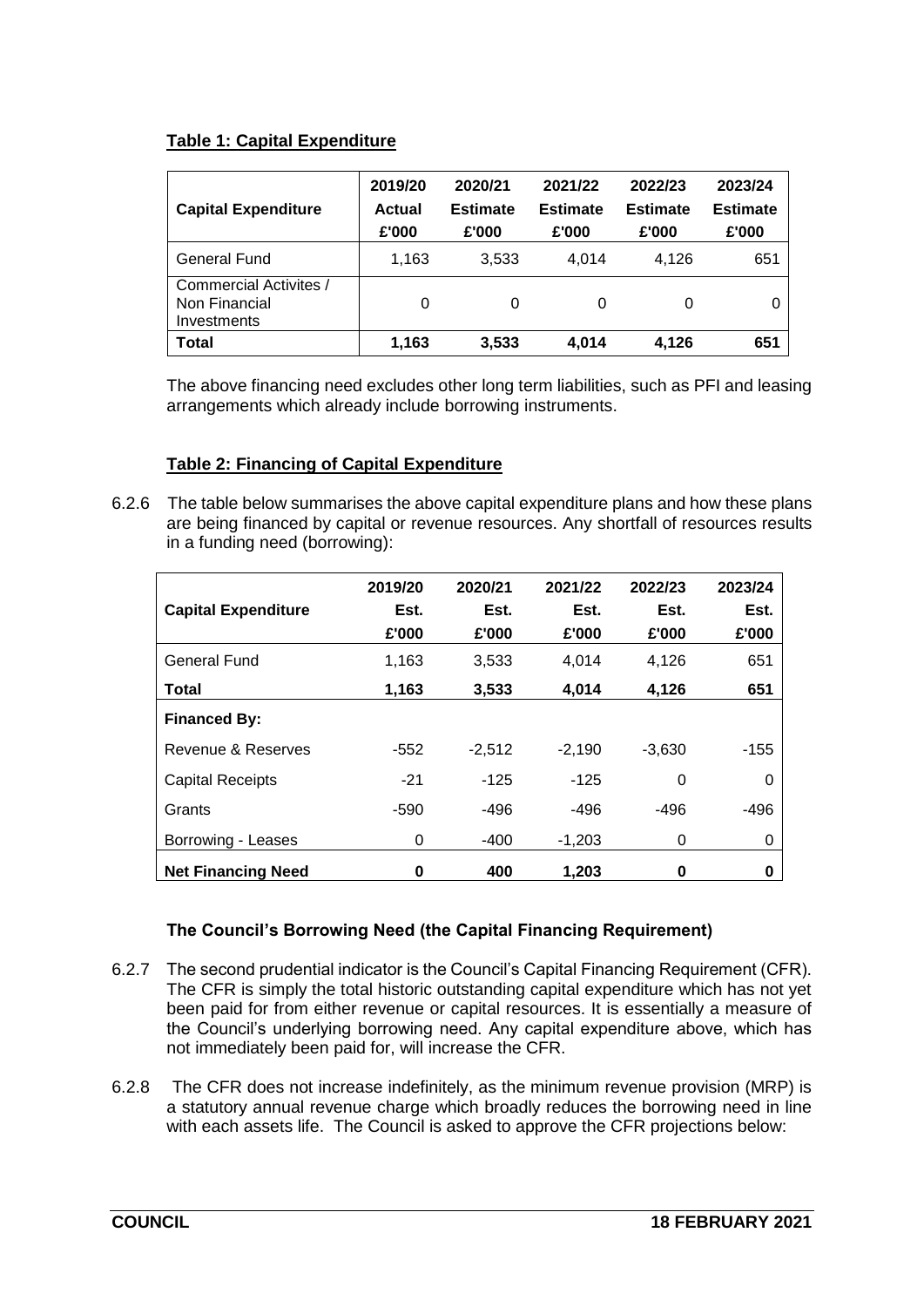# **Table 3: Capital Financing Requirement**

|                                                | 2019/20<br>2020/21 |       | 2021/22  | 2022/23 | 2023/24 |
|------------------------------------------------|--------------------|-------|----------|---------|---------|
|                                                | Est.               | Est.  | Est.     | Est.    | Est.    |
|                                                | £000               | £000  | £000     | £000    | £000    |
| <b>CFR General Fund</b>                        | 1,589              | 1,553 | 1,518    | 1,483   | 1,447   |
| <b>CFR GF Leases</b>                           | 113                | 425   | 1,401    | 1,169   | 899     |
| CFR Commercial / Non-<br>financial investments | 0                  | 0     | $\Omega$ | 0       | Ω       |
| <b>Total CFR</b>                               | 1,702              | 1,979 | 2,919    | 2,652   | 2,346   |
| <b>Movement in CFR</b>                         | -162               | 277   | 940      | -267    | $-305$  |
| Movement in CFR represented by:-               |                    |       |          |         |         |
| Net Financing need for the<br>year             | $\Omega$           | 400   | 1,203    | 0       | 0       |
| Less MRP & Other<br>Financing movements        | -162               | -123  | -263     | $-267$  | -305    |
| <b>Movement in CFR</b>                         | -162               | 277   | 940      | $-267$  | -305    |

6.2.9 The CFR includes any other long term liabilities (e.g. finance leases) brought onto the balance sheet. Whilst this increases the CFR, and therefore the Council's borrowing requirement, these types of scheme include a borrowing facility and so the Council is not required to separately borrow for these schemes. These are also shown in Table 3.

# **Affordability Prudential Indicators**

- 6.2.10 The previous sections cover the overall capital and control of borrowing prudential indicators, but within this framework prudential indicators are required to assess the affordability of the capital investment plans. These provide an indication of the impact of the capital investment plans on the Council's overall finances. The Council is asked to approve the following indicator:
- 6.2.11 The indicator of actual and estimates of the ratio of financing costs to net revenue stream identifies the trend in the cost of capital (borrowing and other long term obligation costs net of investment income) against the net revenue stream. These are shown in Table 4. The estimates of financing costs include current commitments and the proposals in this report.

|                     | 2019/20<br><b>Actual</b> | 2020/21<br>Est. | 2021/22<br>Est. | 2022/23<br>Est. | 2023/24<br>Est. |  |
|---------------------|--------------------------|-----------------|-----------------|-----------------|-----------------|--|
|                     | %                        | %               | %               | %               | %               |  |
| <b>General Fund</b> | $-0.42$                  | 0.45            | 3.40            | 4.22            | 4.69            |  |

# **Table 4: Ratio of Financing Costs to Net Revenue Stream**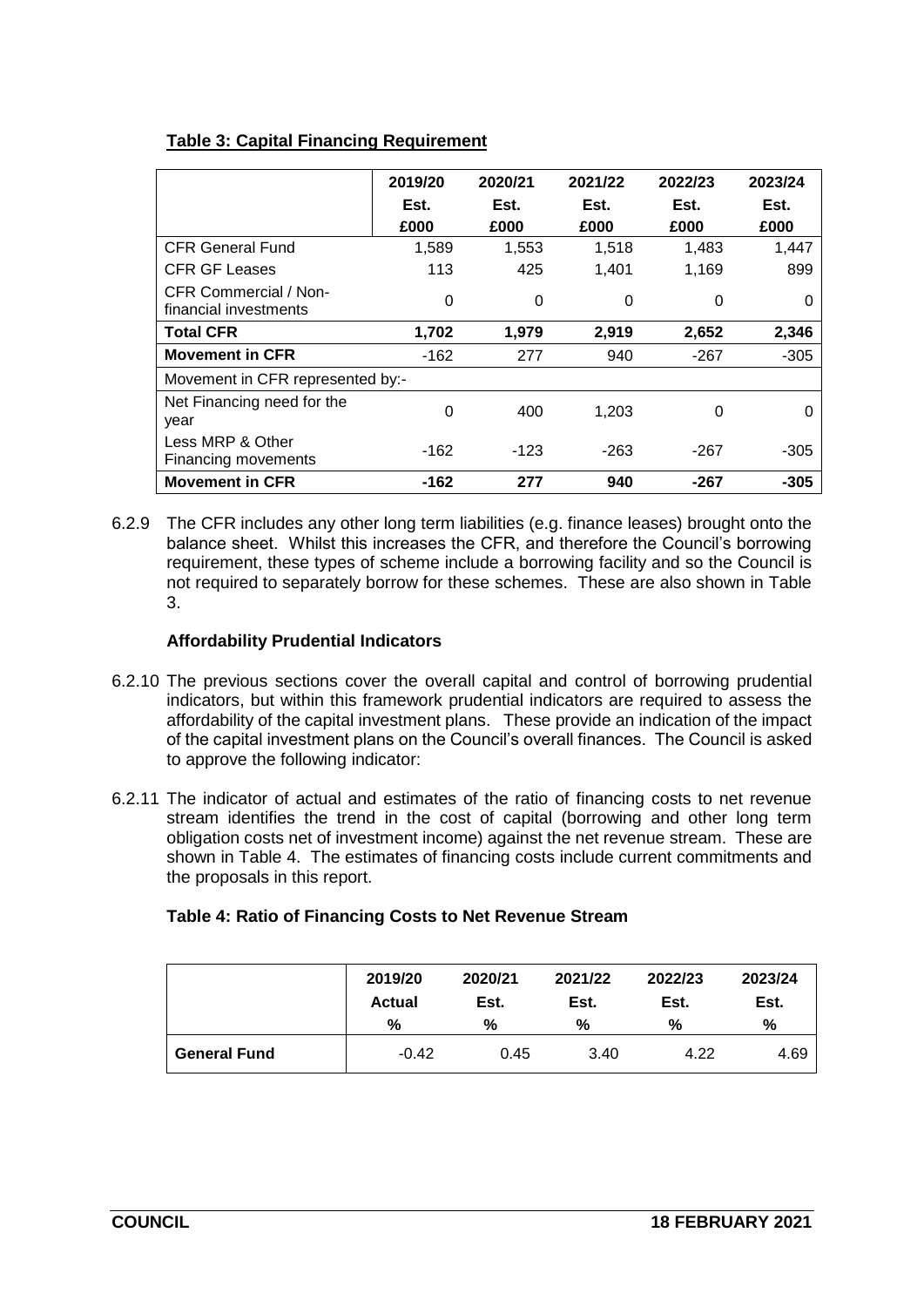# **6.3 MINIMUM REVENUE PROVISION POLICY STATEMENT 2021/22**

## **Introduction**

6.3.1 The Council is required to pay off an element of the accumulated General Fund capital spend each year (the CFR) through a revenue charge (the minimum revenue provision – MRP), although it is also allowed to undertake additional voluntary payments if required (voluntary revenue provision – VRP).

MHCLG Regulations have been issued which require the full Council to approve an MRP Policy Statement in advance of each year. A variety of options are provided to councils so long as there is a prudent provision. The Council is recommended to approve the following MRP Statement.

## **Minimum Revenue Provision Policy**

- 6.3.2 The Council's MRP policy is based on the Governments Statutory Guidance and following a review no further changes are considered necessary and the policy for 2021/22 is therefore as follows:
	- (a) For all **Capital expenditure incurred before 1 April 2008** which formed the General Fund Capital Financing Requirement (CFR) that is capital expenditure funded through borrowing will be charged at 4% of the outstanding balance each year.
	- (b) From 1 April 2018 for all unsupported borrowing (including PFI and finance leases) the MRP policy will be either:
	- **Asset life method** MRP will be based on the estimated life of the assets, in accordance with the regulations (this option must be applied for any expenditure capitalised under a Capitalisation Direction) (option 3);
	- **Depreciation method** MRP will follow standard depreciation accounting procedures (option 4);

These options provide for a reduction in the borrowing need over approximately the asset's life

Total MRP for 2021/22 is estimated at £0.262m, (£0.035m internal borrowing, and £0.227m for leases).

6.3.3 MRP Overpayments - A change introduced by the revised MHCLG MRP Guidance was the allowance that any charges made over the statutory minimum revenue provision (MRP), voluntary revenue provision or overpayments (VRP), can, if needed, be reclaimed in later years if deemed necessary or prudent. In order for these sums to be reclaimed for use in the budget, this policy must disclose the cumulative overpayment made each year. At present there are no plans to make voluntary revenue provisions (VRP).

# **6.4 BORROWING STRATEGY 2021/22**

6.4.1 The capital expenditure plans provide details of the service activity of the Council. The treasury management function ensures that the Council's cash is organised in accordance with the relevant professional codes, so that sufficient cash is available to meet the service activity. This will involve both the organisation of the cash flow and,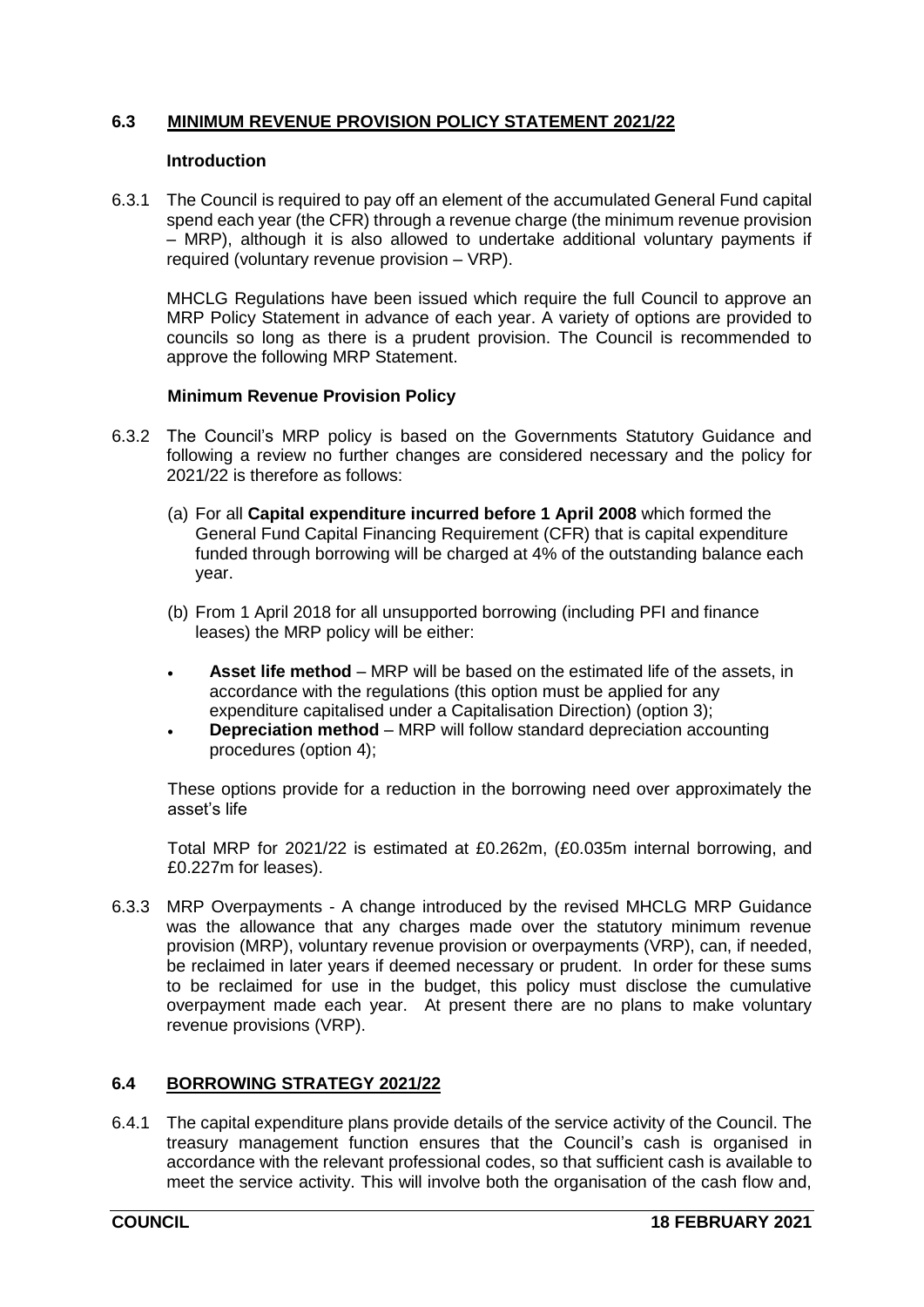where capital plans require, the organisation of appropriate borrowing facilities. The strategy covers the relevant treasury / prudential indicators, the current and projected debt positions and the annual investment strategy.

6.4.2 The Council's treasury portfolio position at 31 December 2020, is shown in Table 1.

|                             |             | Principal |      | Ave. Rate |
|-----------------------------|-------------|-----------|------|-----------|
|                             |             | £m        | £m   | ℅         |
| Fixed rate funding          | <b>PWLB</b> | 1.5       |      |           |
|                             | Market      | 0.0       |      |           |
|                             |             |           |      |           |
| Variable rate funding       | <b>PWLB</b> | 0.0       |      |           |
|                             | Market      | 0.0       | 0.0  | 0         |
|                             |             |           |      |           |
| Other long term liabilities | Leases      | 0.1       |      |           |
|                             |             |           |      |           |
| <b>Total Debt</b>           |             |           | 1.6  | 4.19      |
|                             |             |           |      |           |
| <b>Total Investments</b>    |             |           | 31.0 | 0.49      |
|                             |             |           |      |           |

# **Table 1: Current Treasury Portfolio at 31/12/20**

6.4.3 Forward projections are summarised in Table 2. The table shows the actual external borrowing (the treasury management operations), against the capital borrowing need (the Capital Financing Requirement - CFR), highlighting any over or under borrowing.

|                                     | 2020/21<br><b>F'cast</b> | 2021/22<br><b>F'cast</b> | 2022/23<br><b>F'cast</b> | 2023/24<br><b>F'cast</b> |
|-------------------------------------|--------------------------|--------------------------|--------------------------|--------------------------|
|                                     | £000                     | £000                     | £000                     | £000                     |
| <b>External Borrowing</b>           |                          |                          |                          |                          |
| Borrowing at 1 April                | 1,434                    | 1,395                    | 1,355                    | 1,316                    |
| <b>Expected Change in Borrowing</b> | $-39$                    | $-39$                    | $-39$                    | $-39$                    |
| Leases                              | 425                      | 1,401                    | 1,169                    | 899                      |
| <b>Actual Borrowing at 31 March</b> | 1,820                    | 2,756                    | 2,485                    | 2,175                    |
| CFR - the borrowing need            | 1,979                    | 2,919                    | 2,652                    | 2,346                    |
| Under / (over) borrowing            | 159                      | 163                      | 167                      | 171                      |
| <b>Investments</b>                  |                          |                          |                          |                          |
| <b>Total Investments</b>            | 17,778                   | 13,532                   | 12,393                   | 12,519                   |
| <b>Investment Change</b>            | $-3,819$                 | $-4,246$                 | $-1,139$                 | 126                      |
| <b>Net Borrowing</b>                | $-15,958$                | $-10,776$                | $-9,909$                 | $-10,344$                |

# **Table 2: Forecasted Portfolio Position**

# **Treasury Limits for 2021/22 to 2023/24**

6.4.5 Ryedale District Council has, at any point in time, a number of cash flows both positive and negative, and manages its treasury position in terms of its borrowings and investments in accordance with its approved treasury management strategy and practices. In day-to-day cash management, no distinction can be made between revenue and capital cash. External borrowing arises as a consequence of all the financial transactions of the authority and not simply those arising from capital spending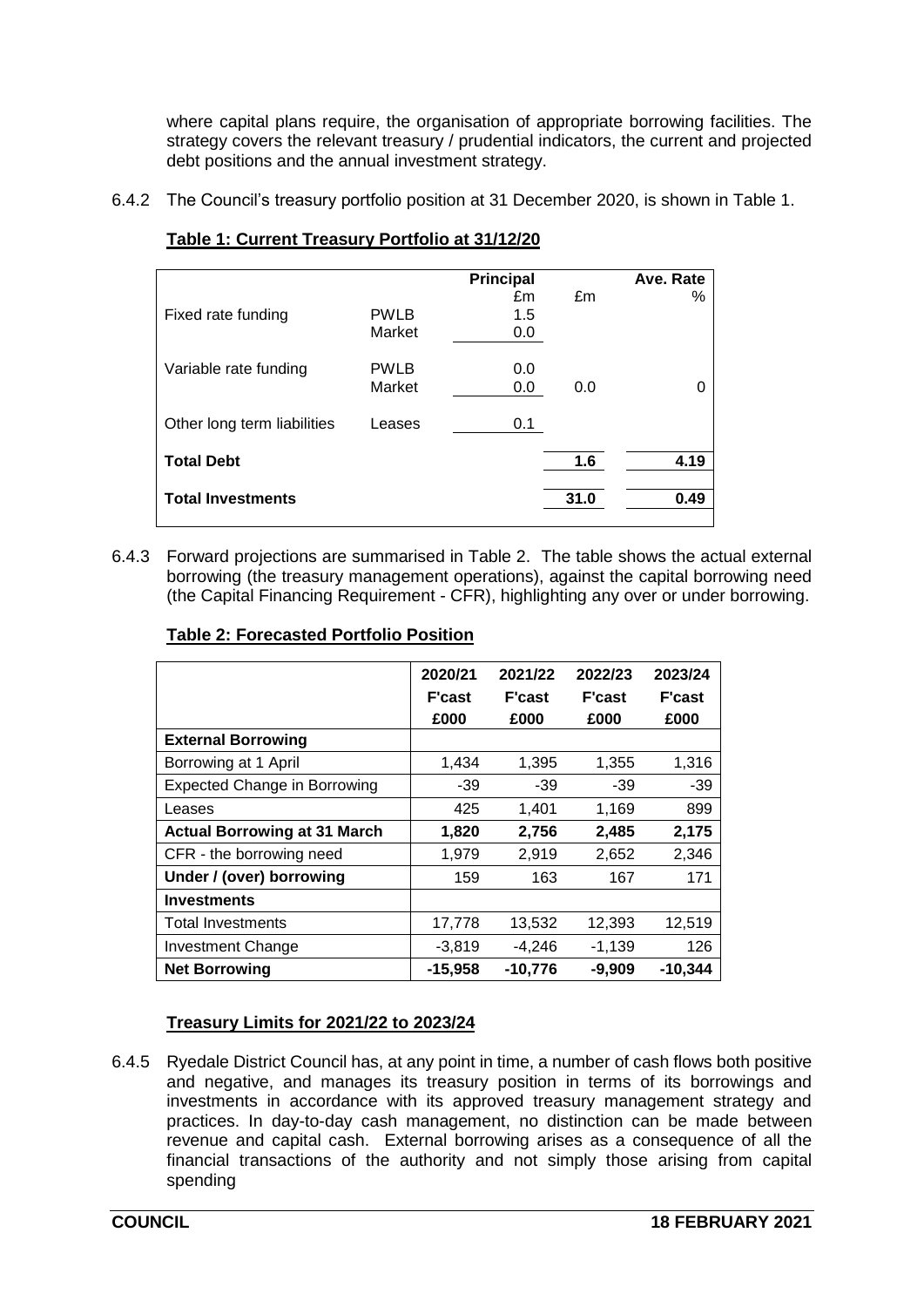6.4.6 CIPFA's Prudential code for Capital Finance in Local Authorities' includes the following key indicator of prudence;

*"In order to ensure that over the medium term net borrowing will only be for a capital purpose, the local authority should ensure that net external borrowing does not, except in the short term, exceed the total of capital financing requirement in the preceding year plus the estimates of any additional capital financing requirement for the current and the next two financial years."*

- 6.4.7 The Chief Finance Officer reports that the authority had no difficulty meeting this requirement in 2019/20, nor are any difficulties envisaged for the current (2020/21) or future years (2022/23 – 2023/24). This view takes into account current commitments, existing plans and the proposals in the budget.
- 6.4.8 The Council must have regard to the Prudential Code when setting the Authorised Limit, which essentially requires it to ensure that total capital investment remains within sustainable limits and, in particular, that the impact upon its future council tax levels is 'acceptable'. It reflects the level of external borrowing which, while not desired, could be afforded in the short term, but is not sustainable in the longer term.
- 6.4.9 Whilst termed an "Affordable Borrowing Limit", it incorporates the capital plans to be considered for inclusion in corporate financing by both external borrowing and other forms of liability, such as credit arrangements.
- 6.4.10 The Authorised Limit for external borrowing is a key prudential indicator and represents a control on the maximum level of borrowing. It is a limit beyond which external borrowing is prohibited, and this limit needs to be set or revised by the full Council on a rolling basis, for the forthcoming financial year and two successive financial years. This information is shown in table 3.

| <b>Authorised Limit</b>     | 2020/21<br><b>Estimate</b><br>£'000 | 2021/22<br><b>Estimate</b><br>£'000 |        | 2023/24<br><b>Estimate</b><br>£'000 |  |
|-----------------------------|-------------------------------------|-------------------------------------|--------|-------------------------------------|--|
| Debt                        | 10.000                              | 10,000                              | 10,000 | 10,000                              |  |
| Other long term liabilities | 1.000                               | 2.500                               | 2.500  | 2,500                               |  |
| Total                       | 11,000                              | 12,500                              | 12,500 | 12,500                              |  |

# **Table 3: Authorised Borrowing Limit**

6.4.11 The Operational Boundary is the limit beyond which external borrowing is not normally expected to exceed and within which officers will manage the Council's external debt position. In most cases, this would be a similar figure to the CFR, but may be lower or higher depending on the levels of actual borrowing. This information is shown in table 4.

| <b>Operational Boundary</b> | 2020/21<br><b>Estimate</b><br>£'000 | 2021/22<br><b>Estimate</b><br>£'000 | 2022/23<br><b>Estimate</b><br>£'000 | 2023/24<br><b>Estimate</b><br>£'000 |
|-----------------------------|-------------------------------------|-------------------------------------|-------------------------------------|-------------------------------------|
| <b>Debt</b>                 | 5.000                               | 5,000                               | 5,000                               | 5,000                               |
| Other long term liabilities | 600                                 | 2,000                               | 2,000                               | 2,000                               |
| Total                       | 5,600                               | 7,000                               | 7,000                               | 7,000                               |

#### **Table 4: Operational Borrowing Limit**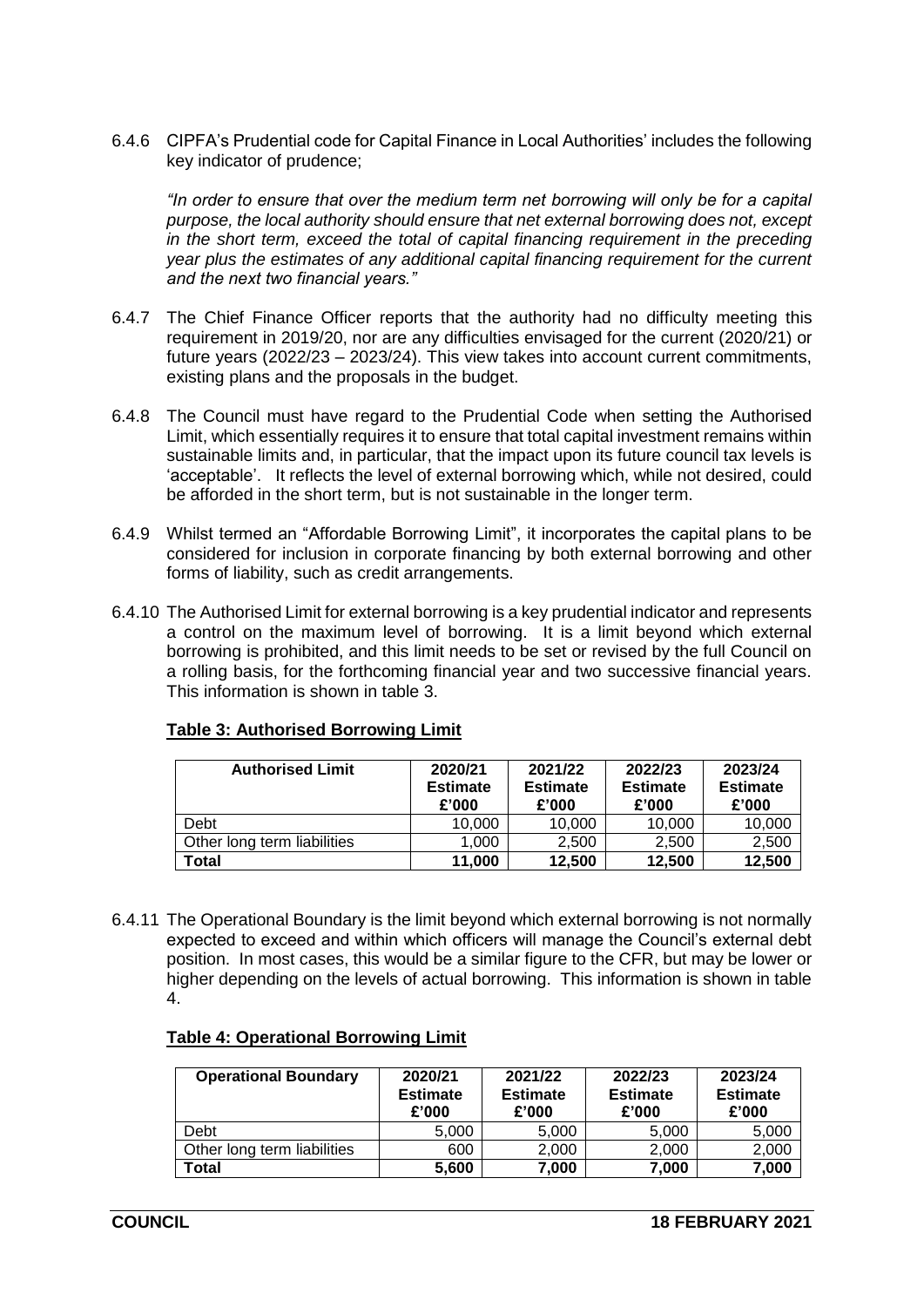- 6.4.12 In respect of its external debt, table 3 details the proposed authorised limits for the Council's total external debt gross of investments for the next three financial years which councillors are recommended to approve. These limits separately identify borrowing from other long-term liabilities such as finance leases. It is also recommended that members continue to delegate authority to the Chief Finance Officer, within the total limit for any individual year, to effect movement between the separately agreed limits for borrowing and other long term liabilities. Any such changes made will be reported to Overview & Scrutiny Committee at its next meeting following the change.
- 6.4.13 The Chief Finance Officer reports that these authorised limits are consistent with the authority's current commitments, existing plans and the proposals in the budget for capital expenditure and financing, and with its approved treasury management policy statement and practices. The Chief Finance Officer confirms that they are based on the estimate of the most likely, prudent but not worst-case scenario, with sufficient headroom over and above this to allow for operational management, for example unusual cash movements. Risk analysis and risk management strategies have been taken into account; as have plans for capital expenditure, estimates of the capital financing requirement and estimates of cash flow requirements for all purposes.

# **Prospects for Interest Rates**

6.4.13 The Council has appointed Link Asset Services as its treasury advisor and part of their service is to assist the Council to formulate a view on interest rates. Annex 1 draws together a number of current city forecasts for short term (bank rate) and longer fixed interest rates. Table 5 gives the Link central view.

| <b>Link Group Interest Rate View</b>                                                           |               | 9.11.20       |               |        |        |               |               |        |        |               |          |      |               |          |
|------------------------------------------------------------------------------------------------|---------------|---------------|---------------|--------|--------|---------------|---------------|--------|--------|---------------|----------|------|---------------|----------|
| These Link forecasts have been amended for the reduction in PWLB margins by 1.0% from 26.11.20 |               |               |               |        |        |               |               |        |        |               |          |      |               |          |
|                                                                                                | <b>Dec-20</b> | <b>Mar-21</b> | <b>Jun-21</b> | Sep-21 | Dec-21 | <b>Mar-22</b> | <b>Jun-22</b> | Sep-22 | Dec-22 | <b>Mar-23</b> | $Jun-23$ |      | Sep-23 Dec-23 | $Mar-24$ |
| <b>BANK RATE</b>                                                                               | 0.10          | 0.10          | 0.10          | 0.10   | 0.10   | 0.10          | 0.10          | 0.10   | 0.10   | 0.10          | 0.10     | 0.10 | 0.10          | 0.10     |
| 3 month ave earnings                                                                           | 0.10          | 0.10          | 0.10          | 0.10   | 0.10   | 0.10          | 0.10          | 0.10   | 0.10   | 0.10          | 0.10     | 0.10 | 0.10          | 0.10     |
| 6 month ave earnings                                                                           | 0.10          | 0.10          | 0.10          | 0.10   | 0.10   | 0.10          | 0.10          | 0.10   | 0.10   | 0.10          | 0.10     | 0.10 | 0.10          | 0.10     |
| 12 month ave earnings                                                                          | 0.20          | 0.20          | 0.20          | 0.20   | 0.20   | 0.20          | 0.20          | 0.20   | 0.20   | 0.20          | 0.20     | 0.20 | 0.20          | 0.20     |
| 5 yr PWLB                                                                                      | 0.80          | 0.80          | 0.80          | 0.80   | 0.80   | 0.90          | 0.90          | 0.90   | 0.90   | 0.90          | 1.00     | 1.00 | 1.00          | 1.00     |
| 10 yr PWLB                                                                                     | 1.10          | 1.10          | 1.10          | 1.10   | 1.10   | 1.20          | 1.20          | 1.20   | 1.20   | 1.20          | 1.30     | 1.30 | 1.30          | 1.30     |
| 25 yr PWLB                                                                                     | 1.50          | 1.50          | 1.60          | 1.60   | 1.60   | 1.60          | 1.70          | 1.70   | 1.70   | 1.70          | 1.80     | 1.80 | 1.80          | 1.80     |
| 50 yr PWLB                                                                                     | 1.30          | 1.30          | 1.40          | 1.40   | 1.40   | 1.40          | 1.50          | 1.50   | 1.50   | 1.50          | 1.60     | 1.60 | 1.60          | 1.60     |

# **Table 5: Link View interest rate forecast – January 2021**

# **Borrowing Requirement**

6.4.14 The Council is currently forecasting a marginally under-borrowed position in 2020/21. This means that the Council's capital borrowing is lower than the underlying need to borrow. As a result of the capital expenditure plans set out in 6.2.2, Table 1 the Council is expected to be maintain an under-borrowed position from 2021/22 onwards as shown in Table 6 below. This is a prudent strategy as investment returns are low and counterparty risk is relatively high – this approach will be carefully monitored during 2021/22.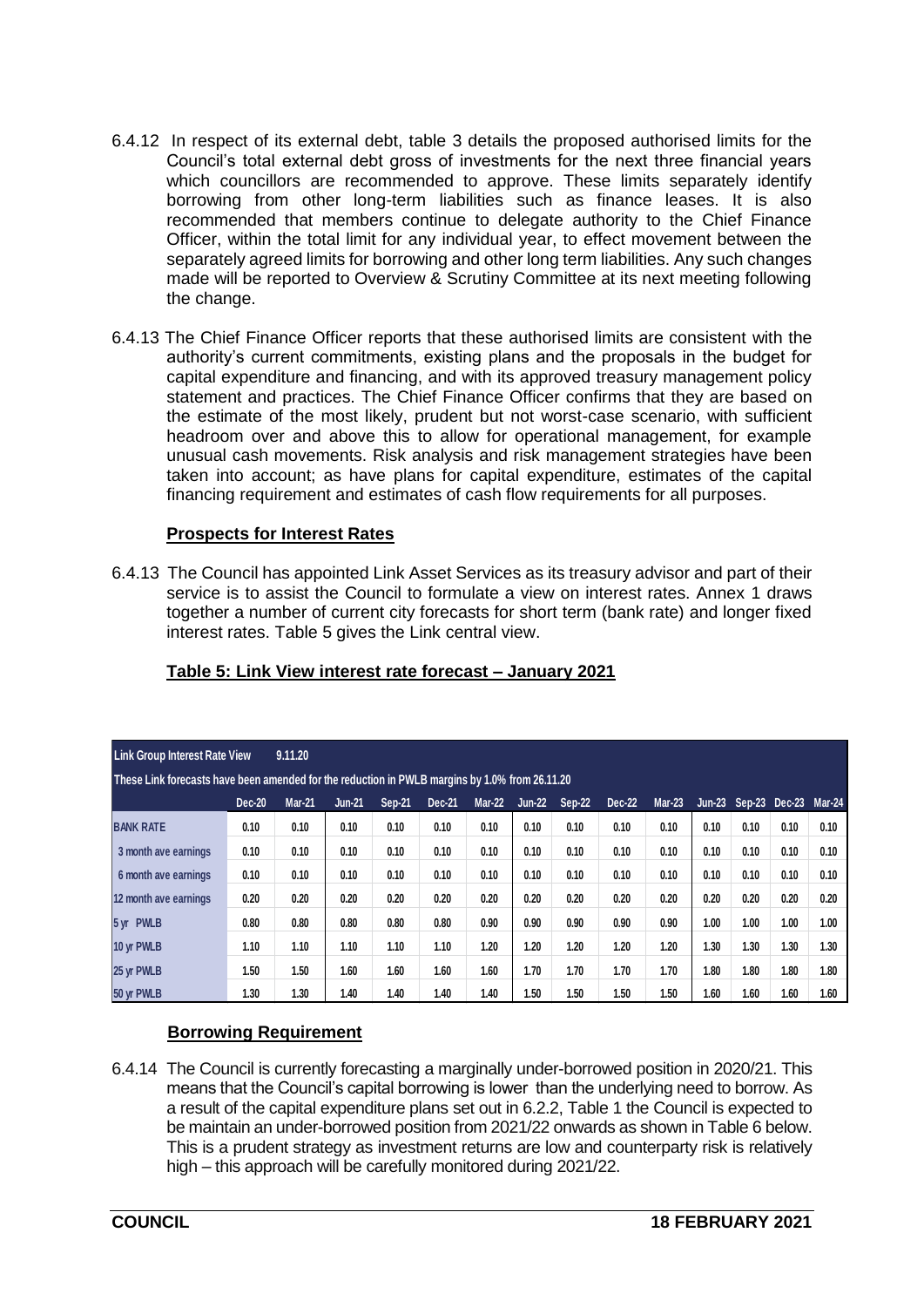# **Table 5: Borrowing Position**

| Under / (Over) Borrowing             | 2020/21<br>£000 | 2021/22<br>£000 | 2022/23<br>£000 | 2023/24<br>£000 |
|--------------------------------------|-----------------|-----------------|-----------------|-----------------|
| <b>External Debt</b>                 |                 |                 |                 |                 |
| <b>GF Ext Borrowing</b>              | 1,395           | 1,355           | 1,316           | 1,276           |
| <b>Capital Financing Requirement</b> | 1,553           | 1,518           | 1,483           | 1,447           |
| Under / (Over) Borrowing             | 159             | 163             | 167             | 171             |

\* The table above excludes leases from the under / over borrowed position, unlike table 2 – Forecasted Portfolio Position.

- 6.4.15 Against this background and the risks within the economic forecast, caution will be adopted with the 2021/22 treasury operations. The Chief Finance Officer will monitor interest rates in financial markets and adopt a pragmatic approach to changing circumstances.
- 6.4.16 The current capital programme funding forecasts for 2021/22 to 2023/24 shows there is currently no borrowing requirement. However, borrowing needs will be reviewed as the capital programmes are confirmed. Any decisions will be reported to Overview & Scrutiny committee at the next available opportunity.

## **Treasury Management Limits on Activity**

- 6.4.17 There are three debt related treasury activity limits. The purpose of these are to restrain the activity of the treasury function within certain limits, thereby managing risk and reducing the impact of any adverse movement in interest rates. However, if these are set to be too restrictive they will impair the opportunities to reduce costs / improve performance. The indicators are:
	- Upper limits on variable interest rate exposure. This identifies a maximum limit for variable interest rates;
	- Upper limits on fixed interest rate exposure. This is similar to the previous indicator and covers a maximum limit on fixed interest rates;
	- Maturity structure of borrowing. These gross limits are set to reduce the Council's exposure to large fixed rate sums falling due for refinancing, and are required for upper and lower limits.

## **The Council is asked to approve the following treasury indicators and limits:**

| $\%$                                            | 2020/21<br>£'000 | 2021/22<br>£'000 | 2022/23<br>£'000 |
|-------------------------------------------------|------------------|------------------|------------------|
| <b>Interest Rates Exposure</b>                  | <b>Upper</b>     | <b>Upper</b>     | <b>Upper</b>     |
| <b>Borrowing:</b>                               |                  |                  |                  |
| Limits on fixed interest rates                  | 100%             | 100%             | 100%             |
| Limits on variable interest rates               | 5%               | 5%               | 5%               |
| Investments:                                    |                  |                  |                  |
| Limits on fixed interest rates                  | 100%             | 100%             | 100%             |
| Limits on variable interest rates               | 50%              | 50%              | 50%              |
|                                                 |                  |                  |                  |
| <b>Maturity Structure New Borrowing 2020/21</b> |                  | Lower            | <b>Upper</b>     |
| Under 12 months                                 | $0\%$            | 20%              |                  |
| 12 Months and within 2 Years                    |                  | $0\%$            | <b>20%</b>       |
| 2 Years and within 5 Years                      |                  | 0%               | 50%              |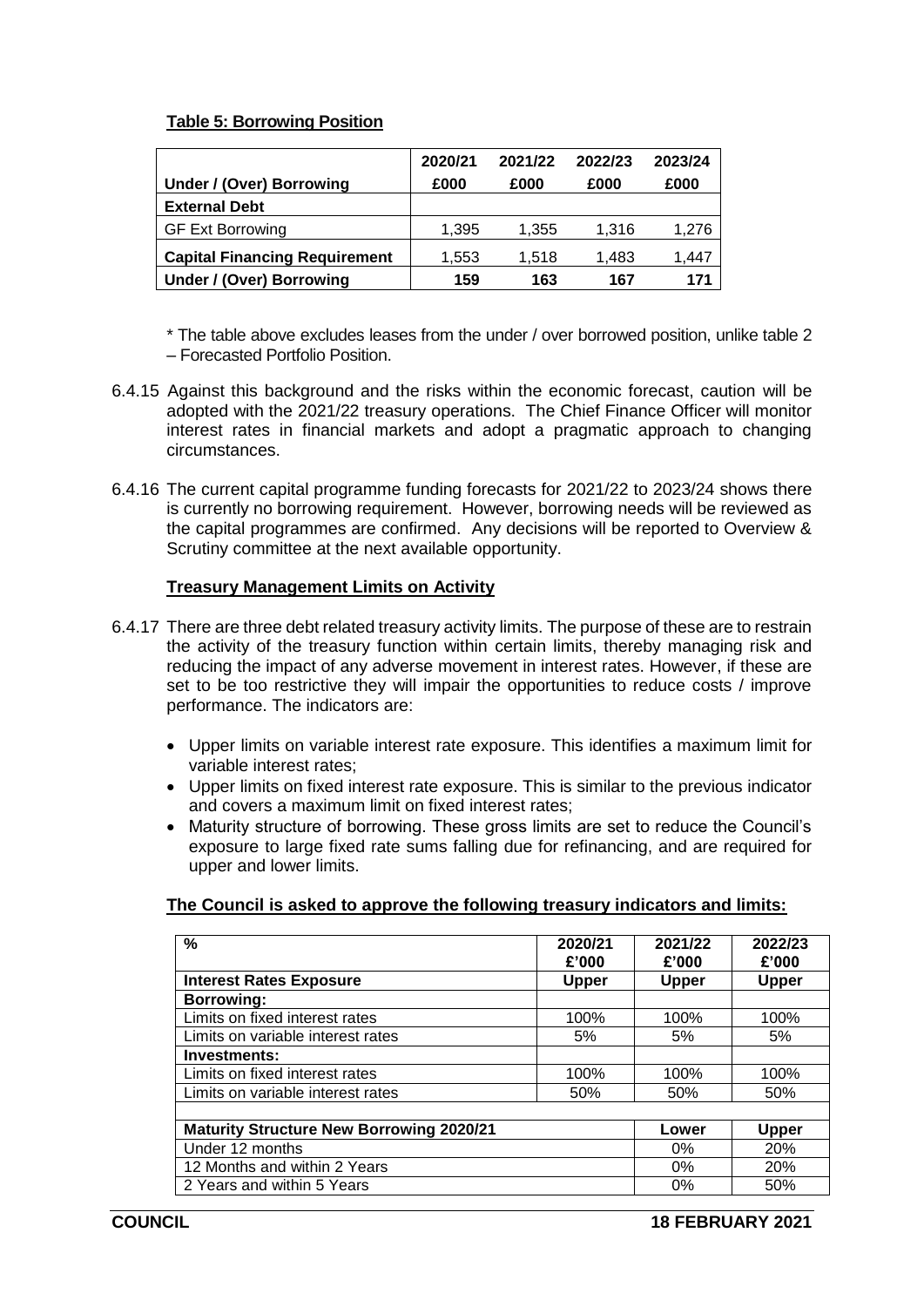| 5 Years and within 10 Years  | 0%  | 50% |
|------------------------------|-----|-----|
| 10 Years and within 15 Years | 0%  | 50% |
| 15 Years and over            | 90% | 20% |

### **Policy on Borrowing in Advance of Need**

6.4.18 The Council will not borrow more than or in advance of its needs purely in order to profit from the investment of the extra sums borrowed. Any decision to borrow in advance will be within forward approved Capital Financing Requirement estimates, and will be considered carefully to ensure that value for money can be demonstrated and that the Council can ensure the security of such funds.

#### **6.5 ANNUAL INVESTMENT STRATEGY STATEMENT 2021/22**

#### **Investment Policy – management of risk**

6.5.1 The MHCLG and CIPFA have extended the meaning of 'investments' to include both financial and non-financial investments. This report deals solely with financial investments, (as managed by the treasury management team). Non-financial investments, essentially the purchase of income yielding assets, are covered in the Capital Strategy

## 6.5.2 **NYCC Pooling Arrangements**

- 6.5.2 The Council's investment policy has regard to the following:
	- MHCLG's Guidance on Local Government Investments ("the Guidance");
	- CIPFA Treasury Management in Public Services Code of Practice and Cross Sectoral Guidance Notes 2017 ("the Code"); and
	- CIPFA Treasury Management Guidance Notes 2018.

The Council's investment priorities will be security first, portfolio liquidity second and then yield, (return).

- 6.5.3 The above guidance from the MHCLG and CIPFA place a high priority on the management of risk. The Council has adopted a prudent approach to managing risk and defines its risk appetite by the following means:
	- a) minimum acceptable credit criteria are applied in order to generate a list of highly creditworthy counterparties. This also enables diversification and thus avoidance of concentration risk. The key ratings used to monitor counterparties are the short term and long-term ratings;
	- b) other information: ratings will not be the sole determinant of the quality of an institution; it is important to continually assess and monitor the financial sector on both a micro and macro basis and in relation to the economic and political environments in which institutions operate. The assessment will also take account of information that reflects the opinion of the markets. To achieve this consideration, the Council will engage with its advisors to maintain a monitor on market pricing such as "credit default swaps" and overlay that information on top of the credit ratings;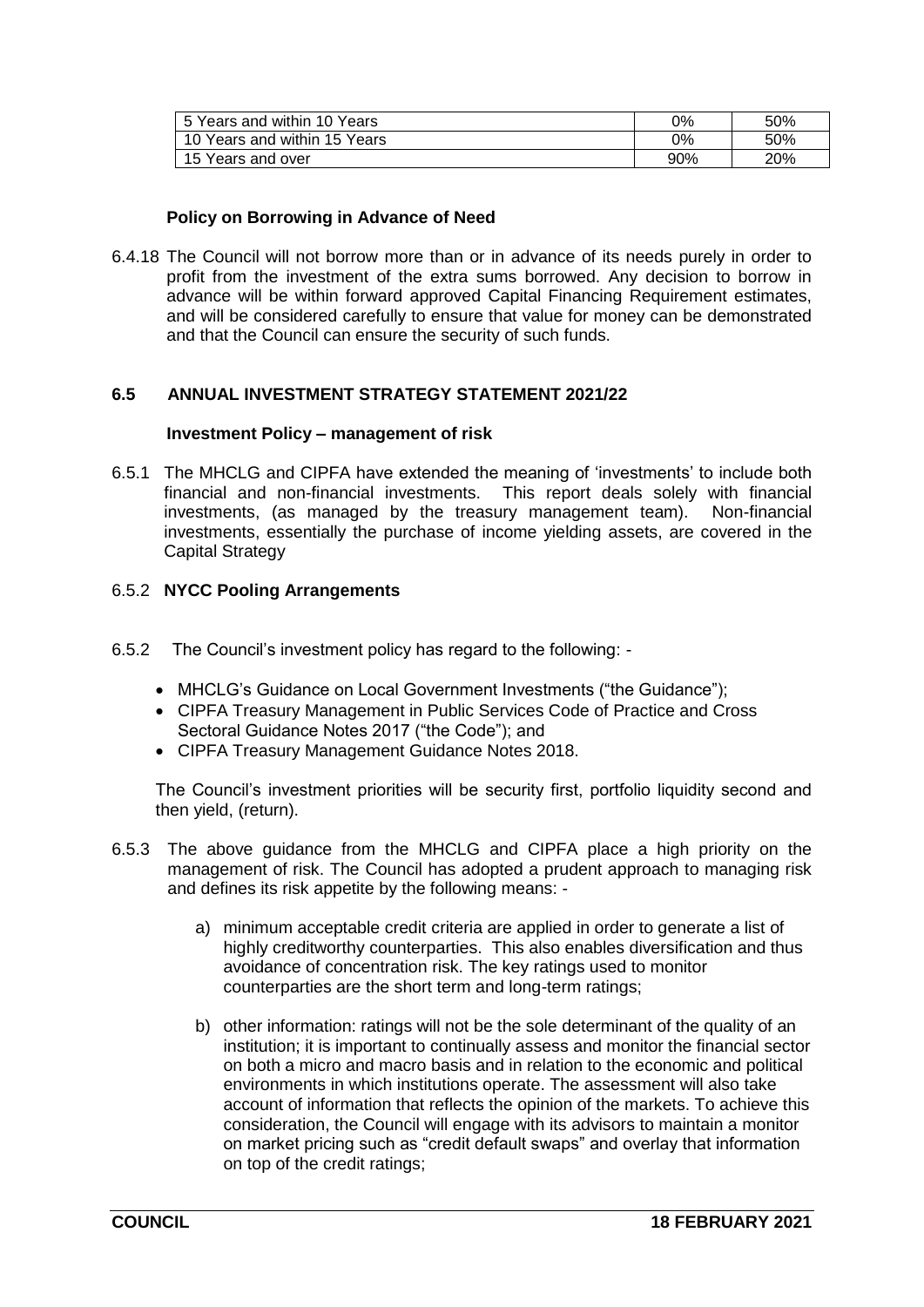- c) other information sources used will include the financial press, share price and other such information pertaining to the financial sector in order to establish the most robust scrutiny process on the suitability of potential investment counterparties;
- d) the Council has defined the list of types of investment instruments that the treasury management team are authorised to use:-
	- **Specified investments** are those with a high level of credit quality and subject to a maturity limit of one year.
	- **Non-specified investments** are those with less high credit quality, may be for periods in excess of one year, and/or are more complex instruments which require greater consideration by members and officers before being authorised for use. Once an investment is classed as non-specified, it remains non-specified all the way through to maturity i.e. an 18 month deposit would still be non-specified even if it has only 11 months left until maturity.
- e) **Non-specified investments limit.** The Council has determined that it will limit the maximum total exposure to non-specified investments as being 20% of the total investment portfolio, (£4m);
- f) **Lending limits**, (amounts and maturity), for each counterparty will be set;
- g) the Council will set a limit for the amount of its investments which are invested for **longer than 365 days**;
- h) investments will only be placed with counterparties from countries with a specified minimum **sovereign rating**;
- i) the Council has engaged **external consultants**, to provide expert advice on how to optimise an appropriate balance of security, liquidity and yield, given the risk appetite of the Council in the context of the expected level of cash balances and need for liquidity throughout the year;
- j) all investments will be denominated in **sterling**; and
- k) as a result of the change in accounting standards for 2020/21 under IFRS 9, the Council will consider the implications of investment instruments which could result in an adverse movement in the value of the amount invested and resultant charges at the end of the year to the General Fund. (In November 2018, the Ministry of Housing, Communities and Local Government, [MHCLG], concluded a consultation for a temporary override to allow English local authorities time to adjust their portfolio of all pooled investments by announcing a statutory override to delay implementation of IFRS 9 for five years ending 31.3.23)
- 6.5.4 However, the Council will also pursue value for money in treasury management and will monitor the yield from investment income against appropriate benchmarks for investment performance. Regular monitoring of investment performance will be carried out during the year.

## **Changes in risk management policy from last year**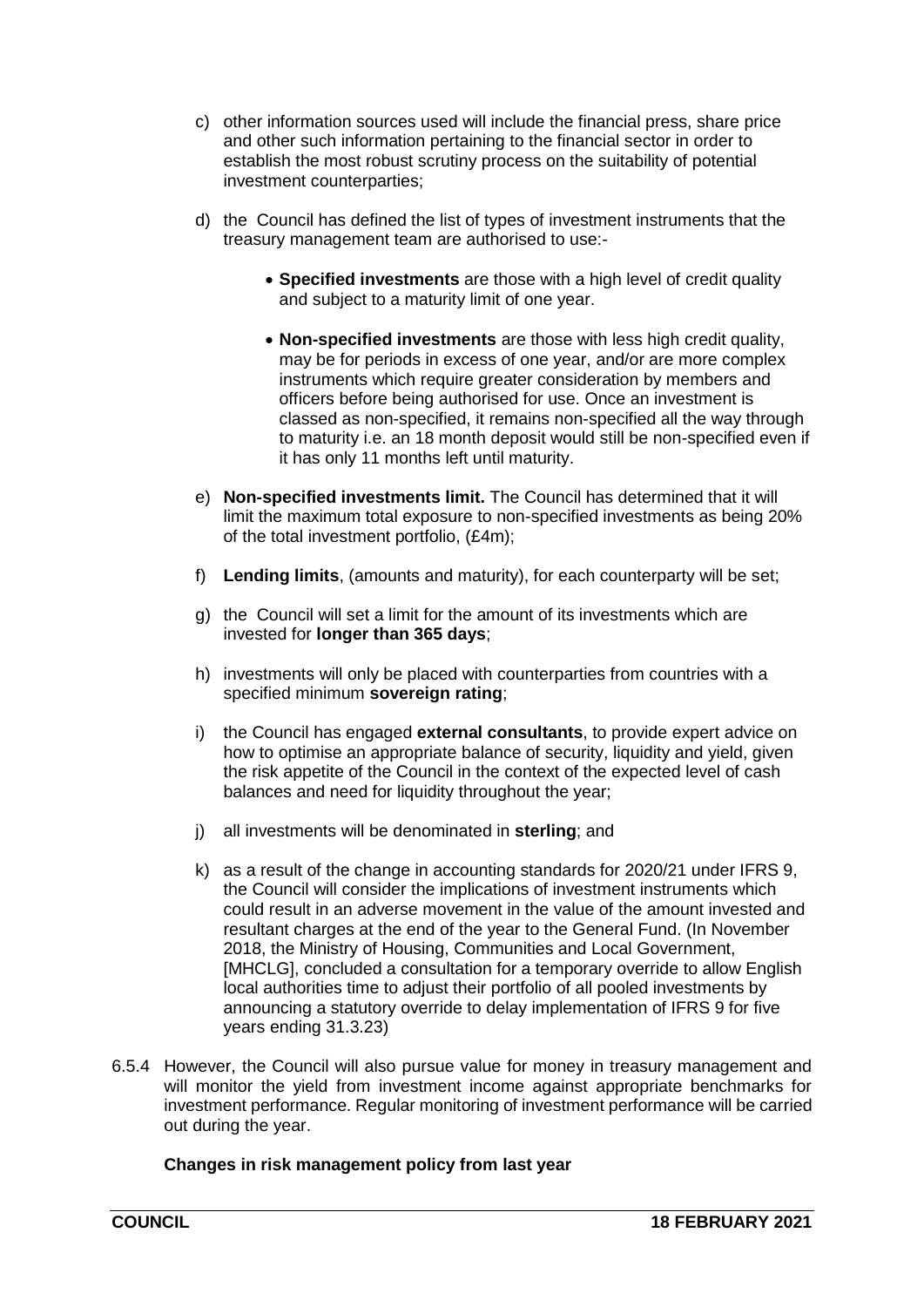6.5.5 The above criteria are unchanged from last year.

# **Credit Worthiness Policy – Security of Capital and use of credit ratings**

- 6.5.6 This Council applies the creditworthiness service provided by Link Asset Services (Sector). This service employs a sophisticated modelling approach utilising credit ratings from all three main credit rating agencies - Fitch, Moodys and Standard and Poors. The credit ratings of counterparties are supplemented with the following overlays:
	- Credit watches and credit outlooks from credit rating agencies;
	- CDS spreads to give early warning of likely changes in credit ratings;
	- Sovereign ratings to select counterparties from only the most creditworthy countries.
	- (a) This modelling approach combines credit ratings, credit watches, and credit outlooks in a weighted scoring system which is then combined with an overlay of CDS spreads for which the end product is a series of colour code bands, which indicate the relative creditworthiness of counterparties. These colour codes are also used by the Council to determine the duration for investments. The Council will therefore use the counterparties within the following durational bands:

| <b>Colour</b> | <b>Maximum Investment Duration</b>                      |
|---------------|---------------------------------------------------------|
| Yellow        | 5 Years                                                 |
| Purple        | 2 Years                                                 |
| Orange        | 1 Year                                                  |
| <b>Blue</b>   | 1 Year (UK nationalised / semi nationalised banks only) |
| Red           | 6 Months                                                |
| Green         | 100 Days                                                |
| No Colour     | No investments to be made                               |

- 6.5.7 The Link Asset Services creditworthiness service uses a wider array of information than just primary ratings and by using a risk weighted scoring system, does not give undue preponderance to just one agency ratings. Furthermore, by using a risk weighted scoring system, it does not give undue preponderance to just one agency's ratings.
- 6.5.8 Typically the minimum credit ratings criteria the Council use will be a short term rating (Fitch or equivalents) of Short Term rating F1, Long Term rating A-. There may be occasions when the counterparty ratings from one rating agency are marginally lower than these ratings but may still be used. In these, instances consideration will be given to the whole range of ratings available, or other topical market information, to support their use.
- 6.5.9 All credit ratings will be monitored daily. The Council is alerted to changes to ratings of all three agencies through its use of the Link Asset Services creditworthiness service.
	- If a downgrade results in the counterparty / investment scheme no longer meeting the Council's minimum criteria, its further use as a new investment will be with drawn immediately;
	- In addition to the use of credit ratings the Council will be advised of information in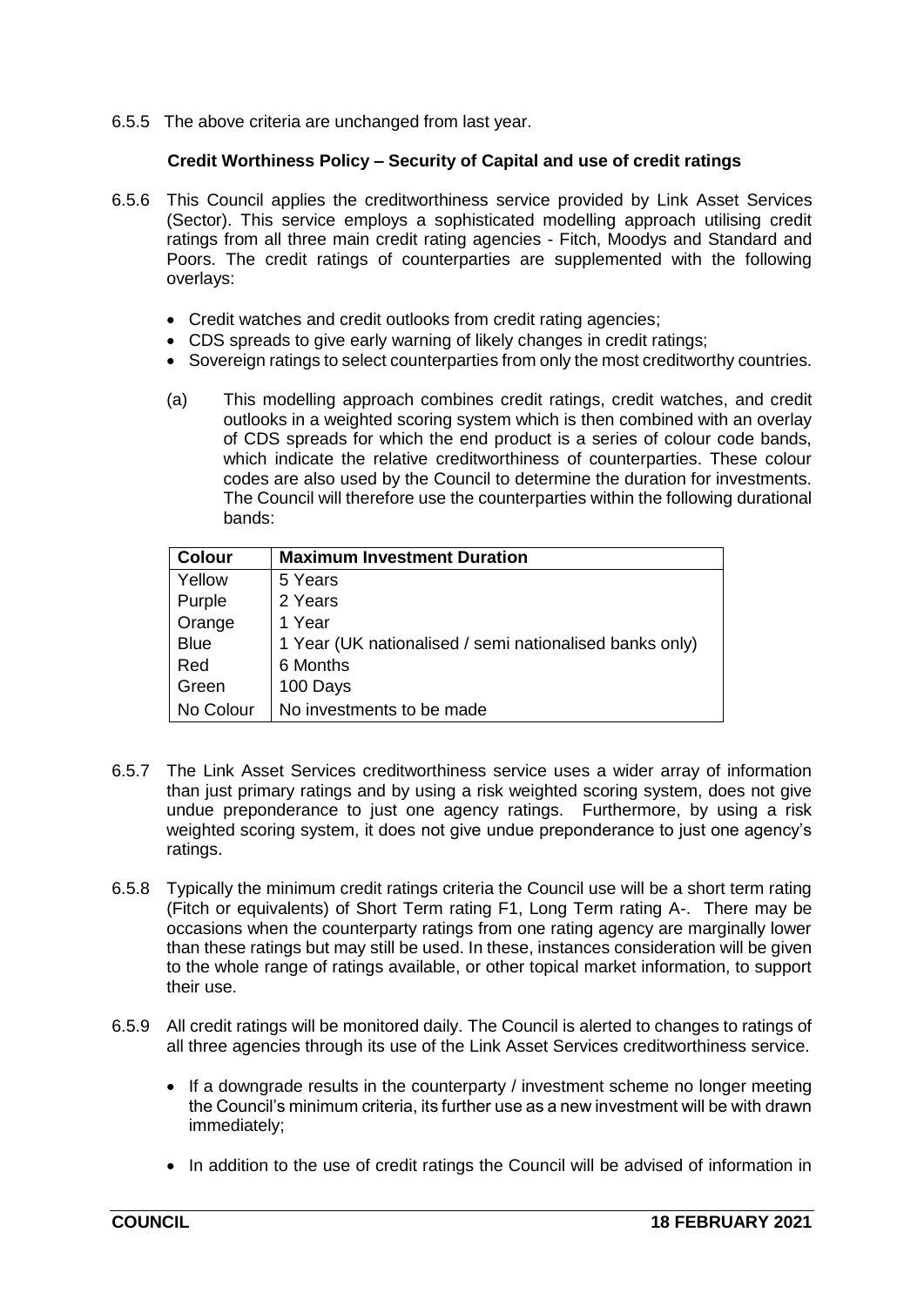movements in Credit Default Swap against the iTraxx benchmark and other market data on a weekly basis. Extreme market movements may result in downgrade of an institution or removal from the lending list.

6.5.10 Sole reliance will not be placed on the use of this external service. In addition this Council will also use market data and market information, information on government support for banks and the credit ratings of that government support.

# **UK Banks – Ring-fencing**

- 6.5.11 The largest UK banks, (those with more than £25bn of retail / Small and Medium-sized Enterprise (SME) deposits), are required, by UK law, to separate core retail banking services from their investment and international banking activities by 1st January 2019. This is known as "ring-fencing". Whilst smaller banks with less than £25bn in deposits are exempt, they can choose to opt up. Several banks are very close to the threshold already and so may come into scope in the future regardless.
- 6.5.12 Ring-fencing is a regulatory initiative created in response to the global financial crisis. It mandates the separation of retail and SME deposits from investment banking, in order to improve the resilience and resolvability of banks by changing their structure. In general, simpler activities offered from within a ring-fenced bank, (RFB), will be focused on lower risk, day-to-day core transactions, whilst more complex and "riskier" activities are required to be housed in a separate entity, a non-ring-fenced bank, (NRFB). This is intended to ensure that an entity's core activities are not adversely affected by the acts or omissions of other members of its group.
- 6.5.13 While the structure of the banks included within this process may have changed, the fundamentals of credit assessment have not. The County Council will continue to assess the new-formed entities in the same way that it does others and those with sufficiently high ratings, (and any other metrics considered), will be considered for investment purposes.

## **Country Limits**

6.5.14 Due care will be taken to consider the exposure of the Council's total investment portfolio to non-specified investments, countries, groups and sectors

> a) **Non-specified investment limit.** The Council has determined that it will limit the maximum total exposure to non-specified investments as being 20% of the total investment portfolio.

> b) **Country limit.** The Council has determined that it will only use approved counterparties from the UK and from countries with a minimum sovereign credit rating of AA- from Fitch. The list of countries that qualify using these credit criteria as at the date of this report are shown in Annex C. This list will be added to, or deducted from, by officers should ratings change in accordance with this policy.

## **Investment Strategy**

6.5.15 **In-house funds.** Investments will be made with reference to the core balance and cash flow requirements and the outlook for short-term interest rates (i.e. rates for investments up to 12 months). Greater returns are usually obtainable by investing for longer periods. While most cash balances are required in order to manage daily cash flow requirements, where cash sums can be identified that could be invested for longer periods, the value to be obtained from longer term investments will be carefully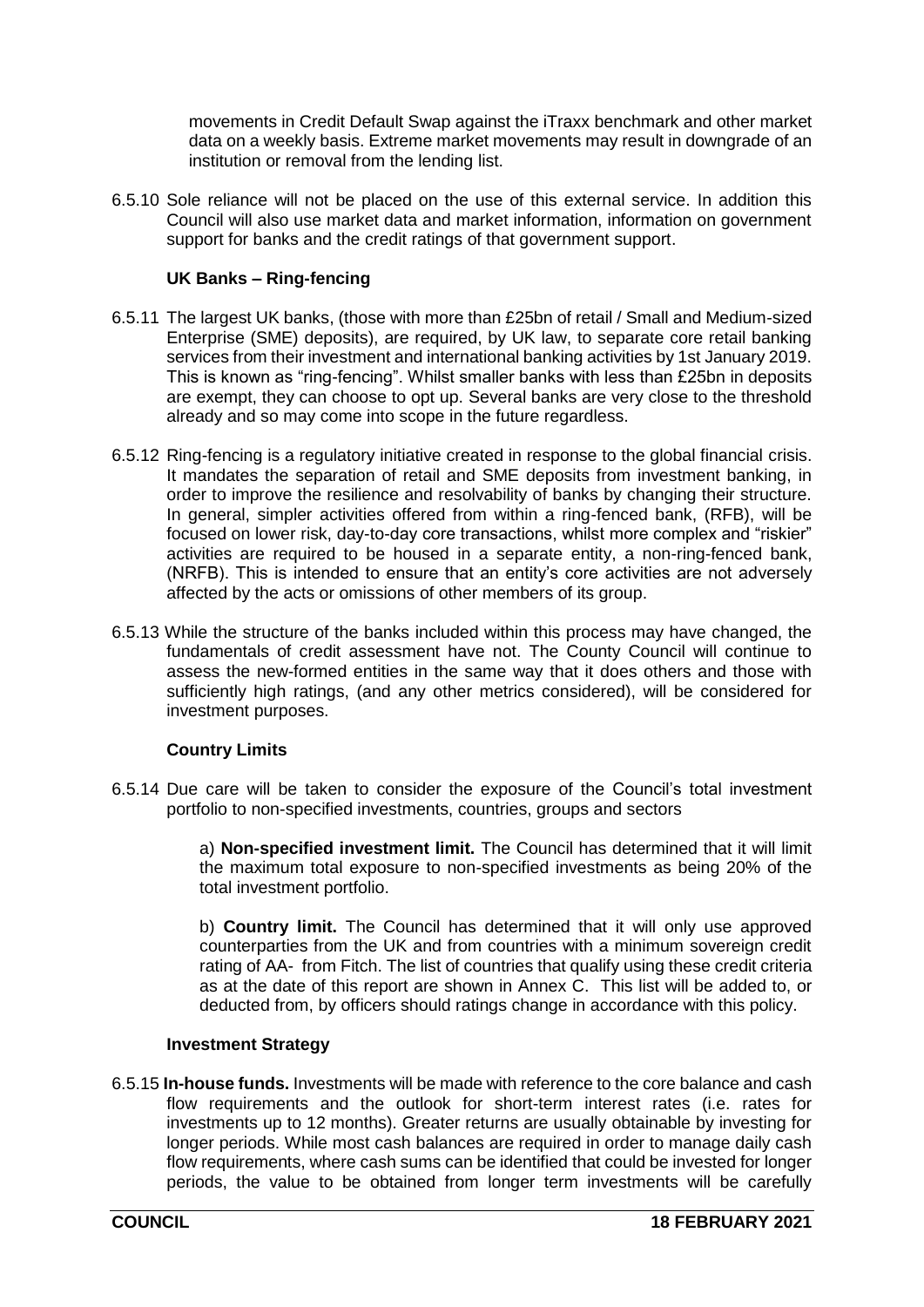assessed:-

- if it is thought that Bank Rate is likely to rise significantly within the time horizon being considered, then consideration will be given to keeping most investments as being short term or variable;
- conversely, if it is thought that Bank Rate is likely to fall within that time period, consideration will be given to locking in higher rates currently obtainable, for longer periods.

### **Investment returns expectations.**

- 6.5.16 Bank Rate is unlikely to rise from 0.10% for a considerable period. It is very difficult to say when it may start rising so it may be best to assume that investment earnings from money market-related instruments will be sub 0.50% for the foreseeable future. Bank Rate forecasts for financial year ends are:
	- Q1 2022 0.25%
	- Q1 2023 0.25%
	- $\bullet$  Q1 2024 0.40%
- 6.5.17 For its cash flow generated balances, the Council will seek to utilise its notice accounts, money market funds and short dated deposits (overnight to three months) in order to benefit from the compounding of interest.

### **Ethical Investment Opportunities**

- 6.5.18 Investment guidance, both statutory and from CIPFA, makes clear that all investing must adopt SLY principals – security, liquidity and yield: ethical issues must play a subordinate role to those principals. Link Asset Services is looking at ways in which Environmental, Social and Governance (ESG) metrics may be incorporated into credit rating agency assessments, and a small but growing number of financial institutions and fund managers are starting to promote ESG products. However, with a lack of consistency and coverage, Link Asset services continue to review options in this area and will update clients as progress is made, which will be brought forward in future Treasury reporting updates when available.
- 6.5.19 Within the Council's current lending criteria, an ethical money market fund is available to the Council for investment, (details are attached at Annex H) and will continue to be considered, should favourable return rates become available.

## **End of Year Investment Report**

6.5.20 At the end of the financial year the Council will report on its investment activity as part of the Annual Treasury Report.

## **Scheme of Delegation**

6.5.21 Please see Annex E.

# **Role of the section 151 officer**